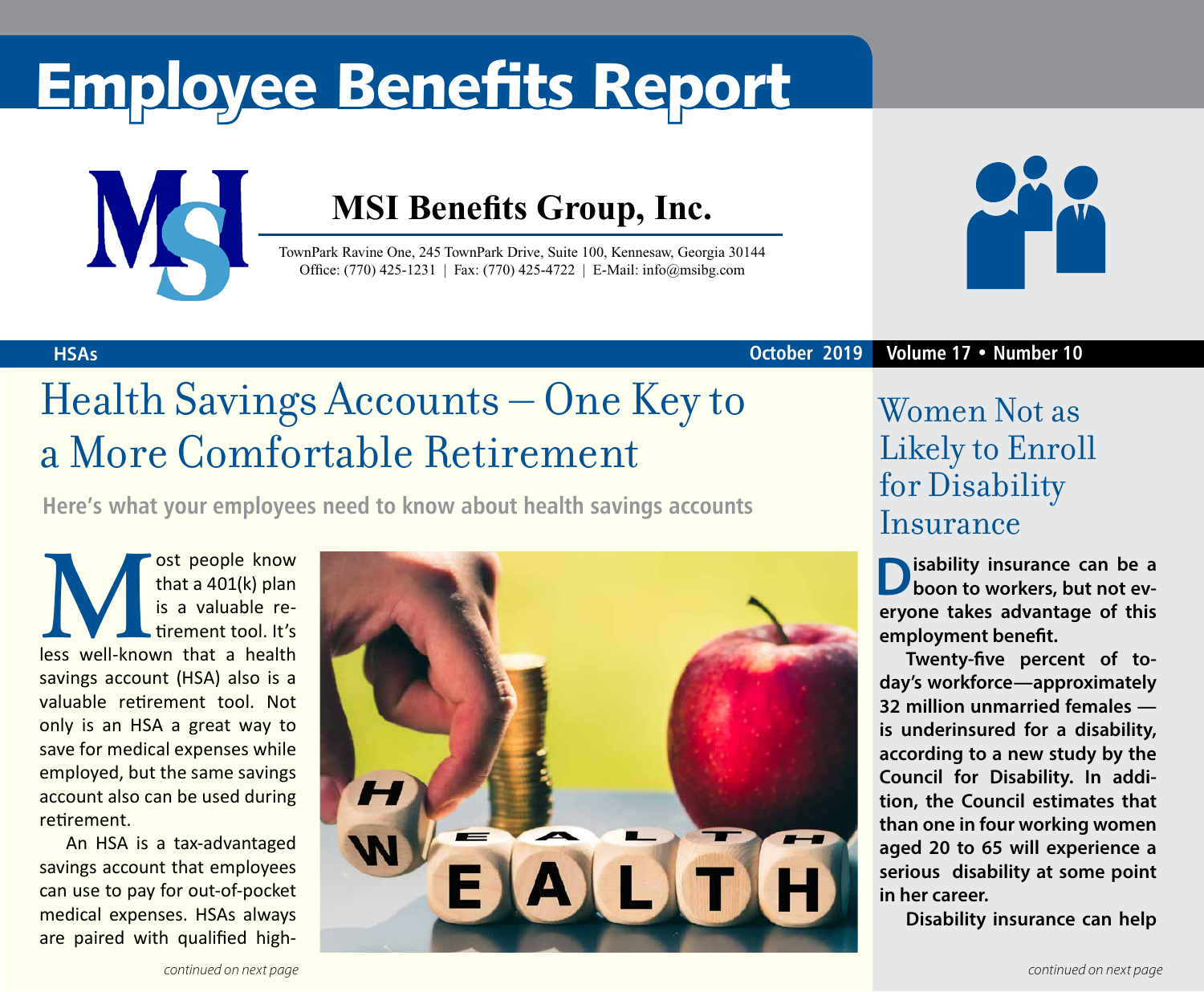#### **HSAs Employee Benefits Report • October 2019**

deductible health plans (HDHPs). Qualified HDHPs have low premiums but high deductibles and when HSAs are used for qualified medical expenses, HSAs have a triple tax free benefit: pre-tax contributions; tax-free growth; and tax-free withdrawals for qualified medical expenses.

If you offer an HDHP at your company, make sure your employees understand that HSAs also have some great retirement benefits. According to Fidelity Investments' Retirement Health Care Cost survey, the cost of health care for the average couple throughout retirement is \$280,000. Even with Medicare coverage, retirees should expect to pay for premiums, co-pays, some drugs and other expenses not covered by insurance. Money deposited in an HSA and saved for retirement can help cover these costs.

Here's what your employees need to know:

**Who Can Open an HSA?** Any employee may open an HSA if they participate in a company HDHP and have no other health insurance; are not enrolled in Medicare; and cannot be claimed as a dependent on someone else's tax return.

**Benefits of an HSA.** An employee's account balance grows tax-free and any interest, dividends or capital gains earned are nontaxable, unless withdrawn for non-medical expenses. Also, any contributions you make to an employee's account are not counted as part of their taxable income.

Unlike a flexible spending account (FSA), the balance can be carried over from year to year. Employees also take their HSA with them if they accept a position with another company or when they retire.

**How HDHPs Work.** In 2019, a qualified HDHP must have a deductible of at least \$1,350 for self-only coverage and \$2,700 for family coverage. Depending on the type of coverage offered, an employee's annual out-of-pocket expenses in 2019 could run as high as \$6,750 for individual coverage — or \$13,500 for family coverage.

High health care expenses are one reason HSA plans are most popular with healthy individuals who can afford the risk and would receive benefits from the tax breaks. However, a low-deductible plan such as a PPO could cost individuals more than \$2,000 annually in higher premiums regardless of whether they need medical attention. With an HDHP, spending more closely matches actual health care needs. In addition, HDHPs usually cover some preventive care services.

**HSA Contributions.** There are limits to how much individuals can contribute. For self coverage, the 2019 limit is \$3,500 annually while the family coverage limit is \$7,000. Account holders who are 55 or older at the end of the current tax year can contribute an additional \$1,000 annually as a "catch-up contribution". If you are married and both you and your spouse have separate HSA accounts, each of you are eligible for the \$1,000 catch-up contribution. Contribution limits are adjusted annually for inflation.

**Investing is Easy.** Employees can contribute up to the maximum regardless of their **with expenses when employees miss work because of illnesses such as cancer, injuries, back disorders, or pregnancies. Without coverage, single women may experience greater financial difficulty than those in two-income households.** 

**If you offer disability insurance, one way to ensure your employees are covered is through auto-enrollment. The practice of auto-enrollment is supported by the U.S. Department of Labor and is similar to what many companies follow with their retirement plans. Employees are enrolled into the plans by default, but are given the choice to opt out. The Vanguard Group, an investment advisor, reports that when auto-enrollment is used with retirement plans, it doubles the number of participating employees.**

income through payroll deduction or from their own funds until they reach age 65, even when they're self employed or not working.

While the employer chooses the administrator, the decision of where to put the money is the employee's. Encourage your employees to shop around for high-quality, low-cost investment options. Some providers only offer low interest-bearing investments, such as money market funds, that generally are very safe: while some HSAs offer multiple mutual funds that may provide higher expected returns over time but are more risky. In addition, some HSAs require a minimum contribution before investing the contributions into mutual funds within the HSA.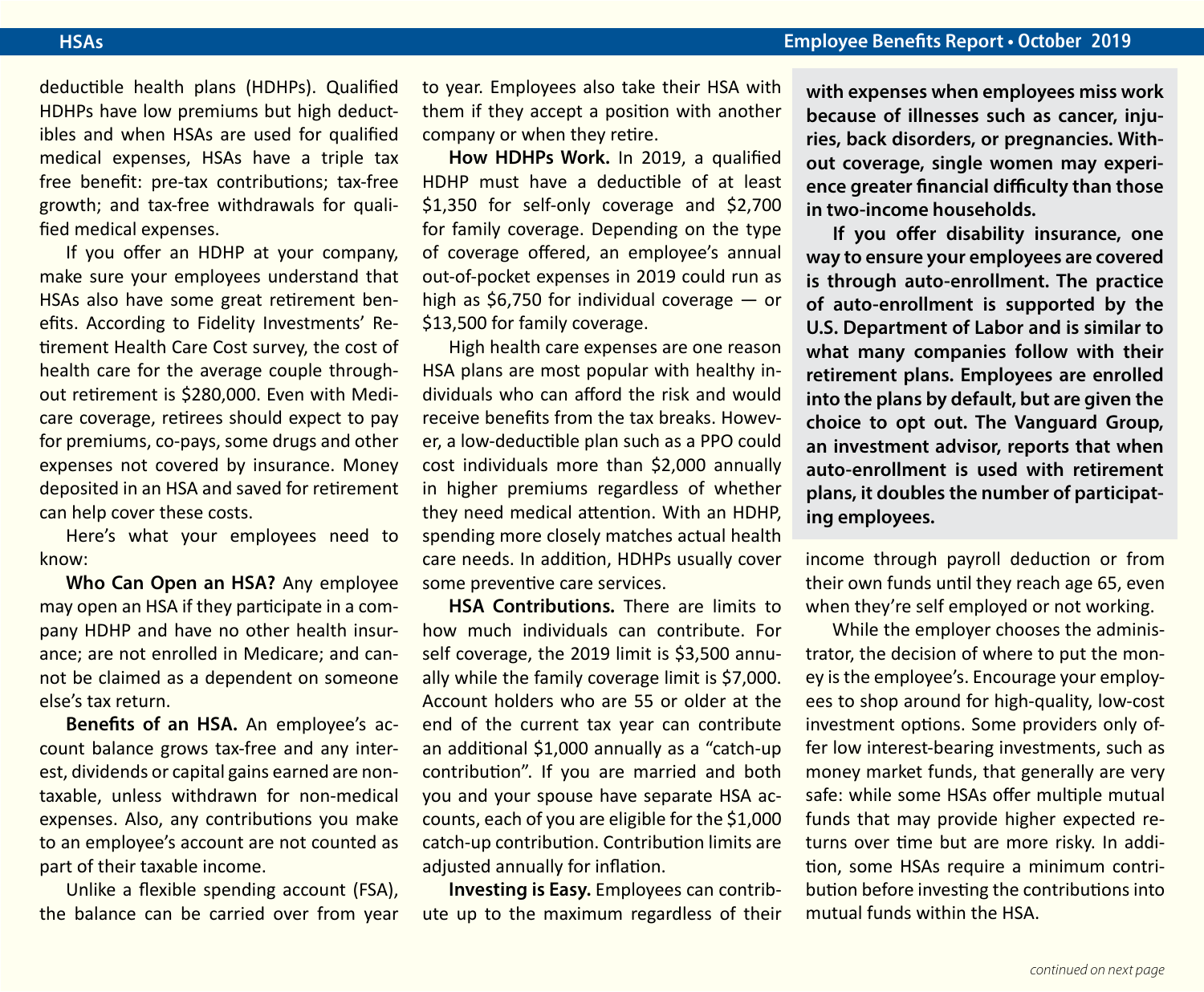Here's an example of how saving money in an HSA and getting a good rate of return can pay off. If a 21-year-old makes the maximum allowable contribution every year to a selfonly plan until age 65 and they earn an average annual return of eight percent on a plan with no fees, they will have \$1.2 million by the time they retire. For those who start saving later in life, a 40-year-old who saves \$100 per month and earns an average annual return of three percent could have as much as \$45,000 by retirement.

**Qualified Expenses.** Employees can take distributions from their HSAs before or during retirement. After retirement, HSA withdrawals get taxed in a way similar to Traditional IRA withdrawals, if retirees take distributions for non-medical expenses, but income tax-free if for medical expenses before retirement. If they take distributions on qualified medical expenses, the proceeds are not taxable. If they spend the money on anything else before they turn 65, they will pay a 20 percent penalty and also will pay income tax.

Qualified payments for which tax-free HSA withdrawals can be made include:

- **\* Doctor office-visit co-pay**ments
- $*$  Health insurance deductibles
- $*$  Dental expenses
- **₩ Vision care (eye exams and** eyeglasses)
- $*$  Prescription drugs and insulin
- $*$  Medicare premiums
- $*$  A portion of the premiums for a tax-qualified long-term care insurance policy
- $*$  Hearing aids
- **\*\*** Hospital and physical therapy bills
- $*$  Wheelchairs and walkers
- $*$  X-rays

When an employee retires, they also can use their HSA funds to pay for expenses that will help with their long-term needs, such as in-home nursing care, retirement community fees, long-term care services and nursing home fees. Withdrawals also can be taken for the cost of meals and lodging when seeking medical care away from home and modifications to a home, such as ramps, grab bars and handrails.

For more information about HSAs, please contact us.

### Genetic Testing Protections and Limitations

**When the federal government passed the Genetic Information Nondiscrimination Act (GINA) in 2008, the law provided a starting point and baseline to prevent insurance carriers from using genetic testing information to determine rates.** 



**Today**, as genetic testing kits have become even more popular, experts are uncertain how these changes could affect the law.<br>Health providers often order genetic testing when they need certain information to reach a diagn lar, experts are uncertain how these changes could affect the law.

Health providers often order genetic testing when they where the technicians take a DNA sample. With direct-to-consumer genetic tests, individuals purchase a test online or in a store and send the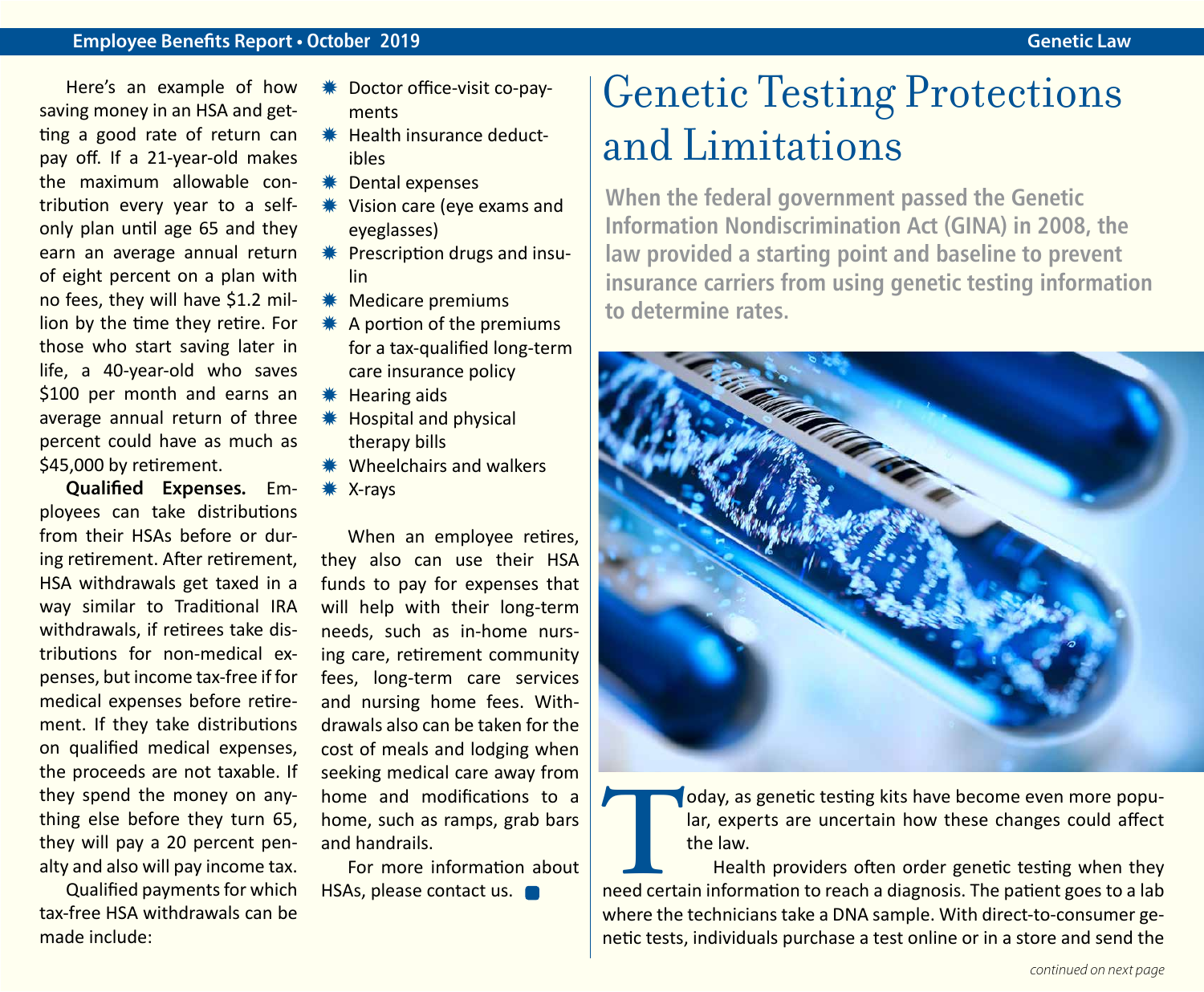#### **Employee Benefits Report • October 2019 Life Insurance**

company a DNA sample. They receive their results directly from a secure website or in a written report. Individuals order these tests for a variety of reasons, ranging from making predictions about health to discovering a person's ancestry.

The question many people have is whether insurance carriers can use the information from the tests to set rates or deny coverage.

There are two parts to GINA. Title I makes it illegal for health insurers to use the results of any genetic test when making decisions about an individual's eligibility for health insurance, coverage terms or how much they'll pay in premiums. Title II makes it illegal for employers to use a person's genetic information when making decisions about hiring, promotion and other terms of employment.

GINA does not apply when an employer has fewer than 15 employees, and it does not cover people in the U.S. military or those receiving health benefits through the Veterans Health Administration or Indian Health Service. GINA also does not protect against genetic discrimination in life, disability or long-term care insurance. These insurance carriers can legally request medical information, including the results of any genetic testing, when making decisions about coverage and rates. The law is unclear whether genetic information, including the results of direct-to-consumer genetic testing, will become a standard part of the risk assessment process when making coverage decisions.

Another situation where GINA does not apply is when someone develops symptoms of a disease or is diagnosed with a medical condition that results in a doctor ordering genetic tests. However, the Affordable Care Act (ACA) prohibits health insurers from denying coverage or charging higher rates because of a pre-existing condition. Shortterm plans and self-funded plans are allowed to underwrite policies, meaning that the health insurance carriers can conduct research and assess the degree of risk before deciding to offer coverage.

#### **The Future of Genetic Testing Privacy**

When GINA was passed, genetic testing was just beginning to gain popularity. Regulating the use of genetics by health insurance carriers seemed like a good start. Now consumer advocates would like to see its protections expanded to cover discrimination in life, disability, and long-term care insurance.

Many states already have enacted genetic non-discrimination laws. These laws vary widely in their approach, application and level of protection. For instance, California passed CalGINA in 2011 which expanded protections to employees of smaller employers and added housing and education protections.

The primary purpose of many of these laws is to ensure that the public feels comfortable in participating in genetic testing and can benefit from medical breakthroughs without losing their right to privacy **n** 

### When Life Insurance Isn't Enough

**Disability, not death, is much more likely to cause someone to lose their home.**



**I**<br>their f you only offer life insurance as an employee benefit, consider adding disability insurance if you want to provide more complete financial protection for employees and their families.

According to the Million Dollar Round Table, an association of financial professionals, nearly half of all foreclosures on conventional mortgages are caused by a disability, compared to only two percent resulting from the homeowner's death. Disability insurance benefits provide income replacement if employees no longer can work due to a disability.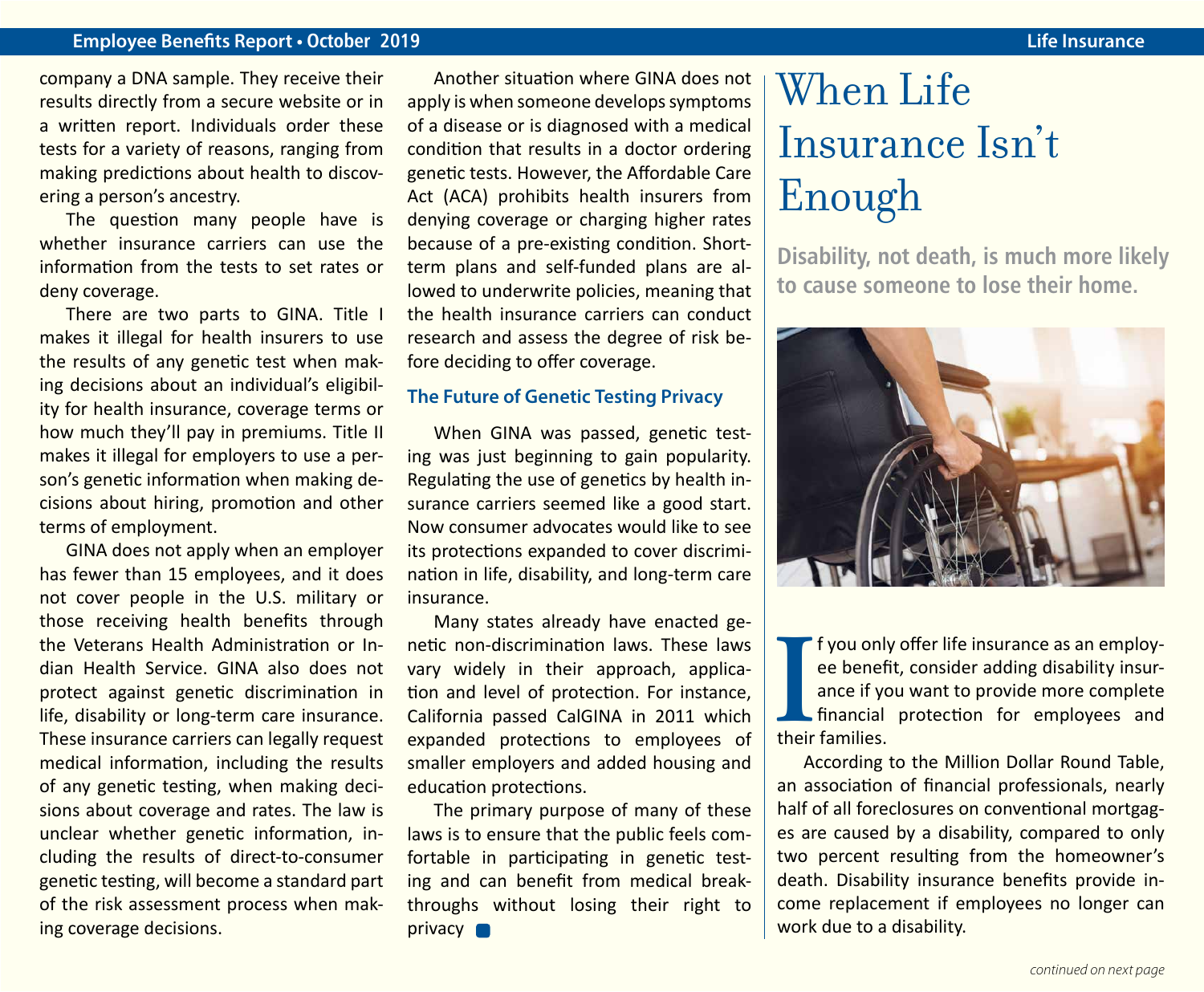### **The Benefits of Life Insurance**

Employers usually pay all or part of the monthly premium and for many employees, group life insurance is the only life insurance they have. The policy pays a death benefit to the employee's beneficiaries if they die. Beneficiaries then can use the money to pay their expenses, including mortgage payments, medical bills, funeral costs, school tuition, personal loans, student loans and other debts. These benefits usually are tax-free.

Group life insurance often is easier for employees to qualify for than an individual policy. This is especially beneficial for employees who are older or in poor health because they don't have to go through the underwriting process or a medical exam.

The downside of group life insurance is that it usually doesn't provide the level of coverage most people need, and coverage expires after the employee leaves the company.

Depending on your plan's design, your employees may be able to buy additional life insurance without answering health questions. Some plans also allow employees to purchase coverage for a spouse and/or dependent children. If they leave your employment, they may be able to maintain coverage if they continue to pay the premiums.

### **The Benefits of Disability Insurance**

According to the Council for Disability Awareness, every seven seconds an illness, injury or accident keeps a U.S. citizen out of work for more than one month. For individuals out of work three or more months, the av-



erage time off because of a disability is more than two and a half years. Imagine having to go 136 weeks without a paycheck!

There are two types of disability plans — short-term and long-term. Both replace a portion of an employee's salary —usually up to 60 percent — if the employee suffers from disabilities or illness, but the amounts and length of coverage differ.

Short-term disability insurance helps employees who do not have sufficient savings to cover 13 to 26 weeks of lost wages. Shortterm disability also is used to fill the gap between the time someone becomes disabled and the time long-term benefits kick in. Longterm disability coverage pays a portion of the disabled employee's income after he or she runs out of both sick leave and short-term disability benefits, typically after 90 to 180 days.

The cost of long-term disability insurance is determined by employee demographics and industry classification. The program can be structured so that the premiums are deducted as a business expense, but benefits can be received on an income tax-free basis.

For more information about implementing group life, group disability or both, contact your insurance broker to find the plans that meet your budget and your employees' needs.